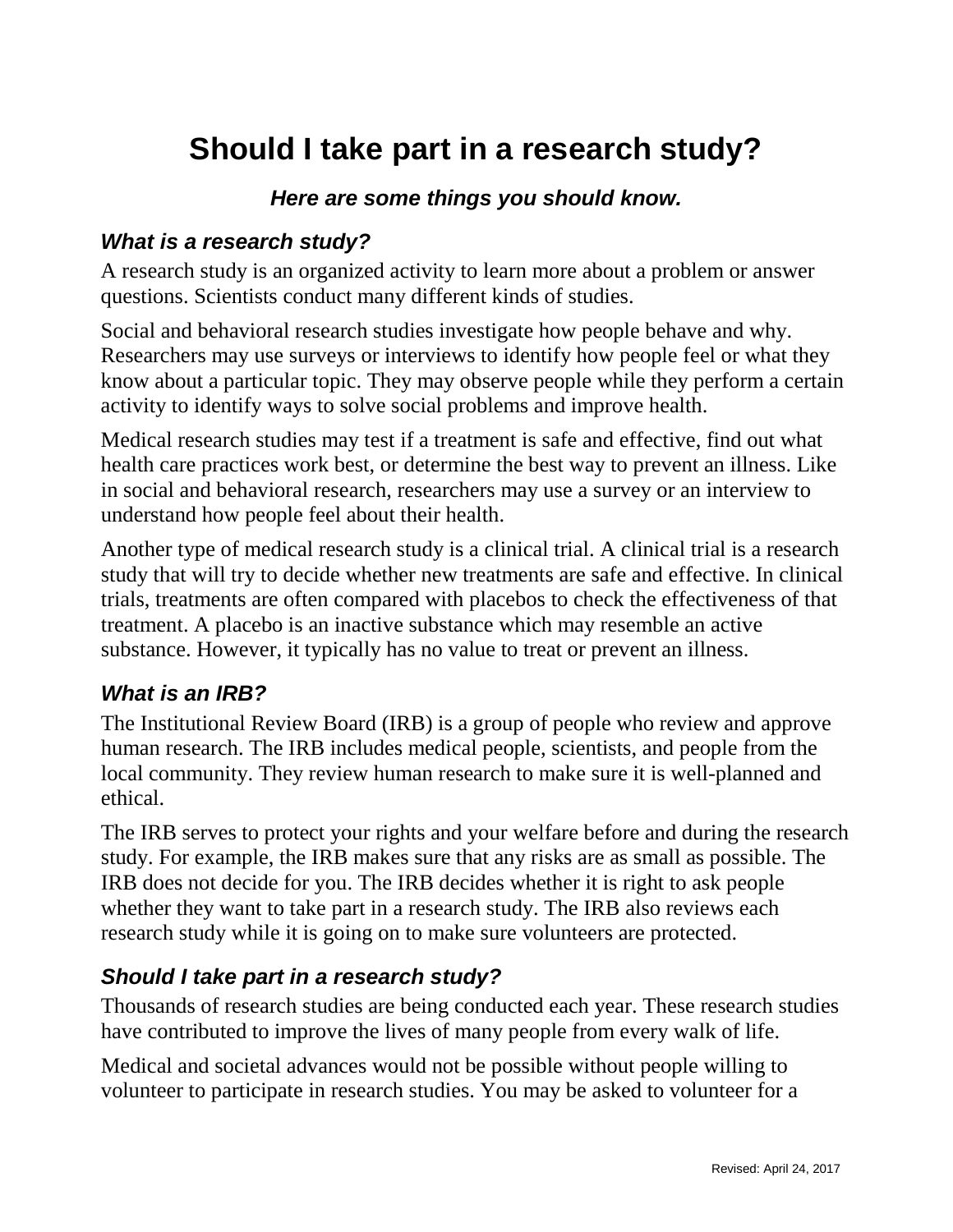research study approved by this IRB. This pamphlet aims to help you understand your rights as a research study volunteer. It will help you to decide if you should take part in a research study. We urge you to review this information and discuss it with other people you trust.

## *Why should I volunteer for a research study?*

There are many reasons to participate in research study.

You may want to:

- Help scientists find out more about how the human body and mind work
- Help find a cure or a better treatment for an illness or a condition that you or someone you know has
- Help other people who are sick
- Help find ways to provide better care
- Help provide better education and improve our communities

If you decide to take part in a research study, you do so as a VOLUNTEER. That means YOU decide whether or not you will take part. Specific information about the study should be provided to you before you can decide to volunteer. If you choose to do so, you have many important rights.

## *What is informed consent?*

Informed consent is the process of learning the key facts about a research study before you decide whether or not to volunteer. It is more than just signing a piece of paper. It is a process that goes on throughout the research study. Your agreement to volunteer should be based upon knowing what will take place in the research study and how it might affect you.

The research staff will assist you with the "informed consent form" that goes over these facts so you can decide whether or not you want to take part in the research study. These facts include details about the research study, tests or procedures you may receive, the benefits and risks that could result, and your rights as a research volunteer. You should take your time when you read the consent form.

During the research study, you may be told of new findings, benefits or risks. At that time, you can decide whether or not to continue to take part in the research study. You may change your mind and leave the research study before it starts. You may also leave at any time during the research study or the follow-up period

# *Are there benefits to being in a research study?*

There may or may not be a direct benefit to you if you take part in a research study. For example, a condition you have may get better as a result of your participation in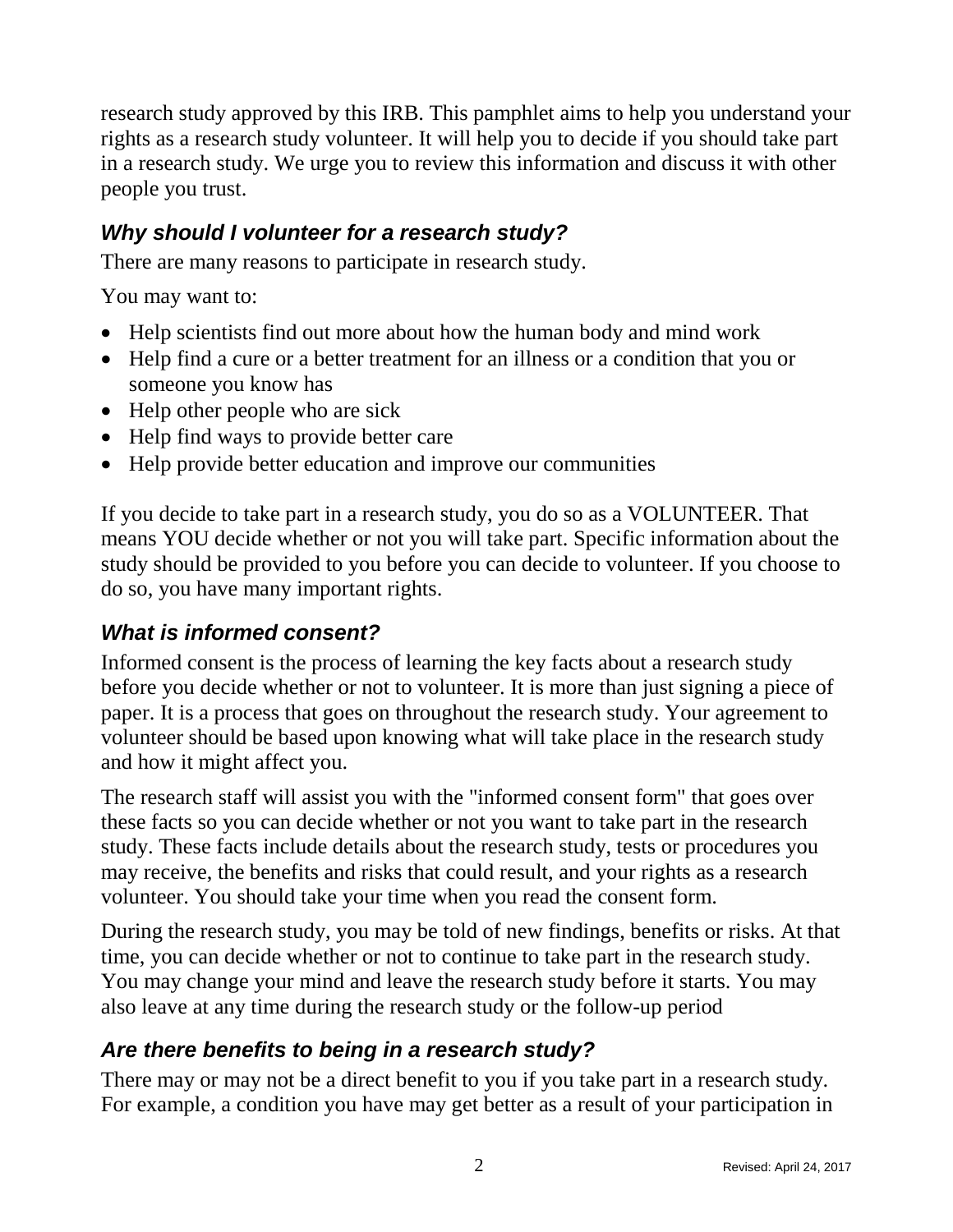the research study. It may stay the same. It may get worse. No one can predict what will happen with a research study or how it might affect you. The research study may not help you directly but it may result in information that will help others in the future.

# *Are there risks or side effects in a research study?*

Sometimes research procedures and treatments may cause discomfort and bad side effects. The questions being asked could make you uncomfortable. The risks and side effects of the research study may not be known completely when you start the research study. The research staff will discuss with you known possible risks so you can decide if you want to volunteer. If you do volunteer, the research staff will tell you about any new risks that they learn about during the research study for as long as you take part in the research study. The researchers and the Institutional Review Board (IRB) will ensure that risks are minimized.

# *Who will see my records?*

Like your medical or educational records, the information in your research study record will be confidential. Researchers will explain to you how they will keep your information safe. Information about you will be given only to the people who need it. This includes researchers and staff who carry out the research study. It may also include the IRB, the company or group funding the research study, and various government agencies overseeing human research. It is important for these groups to be able to look at study records, so they can ensure that the research study is conducted using acceptable research practices.

## *What questions should I ask before I agree to take part in a research study?*

Before you decide to volunteer to take part in a research study, you need to know as much as possible about the research study. The "informed consent form" should answer most of your questions.

If there are any issues that concern you, be sure to ask questions. You might want to write your questions down in advance or take this pamphlet with you. The following is a list of sample questions that should be addressed before you make your decision to participate in a research study. Not every question will apply to every research study.

- Who is doing this research study and what question might it answer?
- Will this research study help in understanding my condition? If so, how?
- What tests or procedures will be done?
- Is it possible that I will receive a placebo (inactive substance)?
- What could happen to me, good and bad, if I take part in the research study?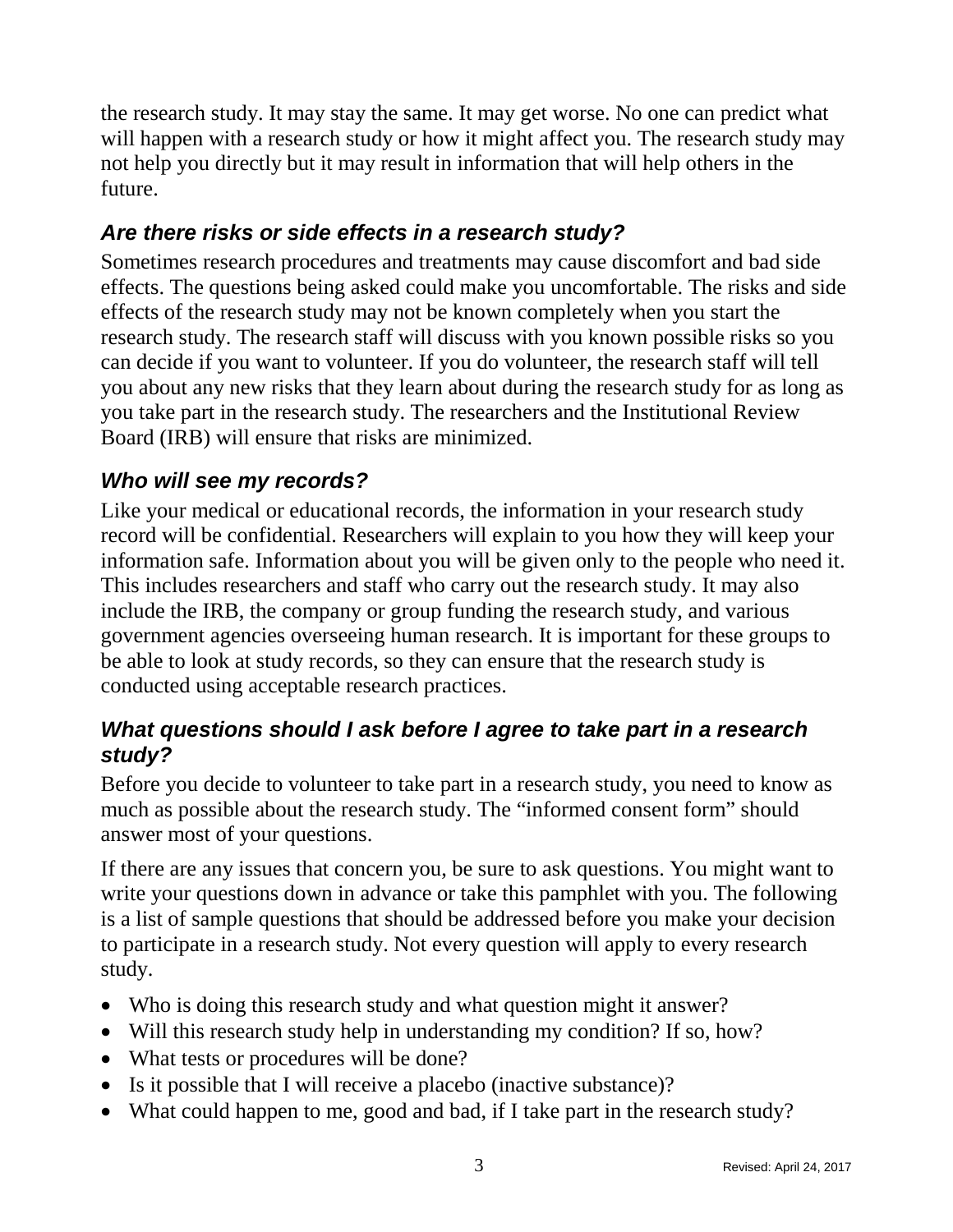- What will happen to any specimens that I give?
- Could my condition get worse during the research study?
- What will happen if it does?
- What other options or choices do I have if I decide not to take part in this research study?
- How long will this research study last?
- Will I have to make extra trips?
- Who will be in charge of my care? Will I be able to continue to see my own doctor?
- Will I be charged anything or paid anything to be in this research study?
- If I decide to participate in this research study, how will it affect my daily life?
- What will happen to me at the end of the research study?
- Will I be told the results of the research study?
- Who will find out that I am taking part in this research study?
- How do I end my participation in this research study if I change my mind?
- Whom do I contact for questions and information about the research study?
- Who has reviewed and approved this research study?

## *Who will answer my questions?*

The research team will explain the research study to you. The consent form includes details about the study and how it may affect you.

If you have any questions, ask the research staff. If you don't understand something, ask them to explain it to you so you do understand. The information will be given to you in a language that you know. If English isn't your native tongue, ask for an interpreter to be present when you are discussing the research study with the research staff.

You can take the information home. You can discuss it with your family, friends, a health care provider, or others before you decide whether or not to take part in the research study.

# *What if I do not want to take part in a research study?*

If anyone asks you to take part in a research study, you have the right to say "no."